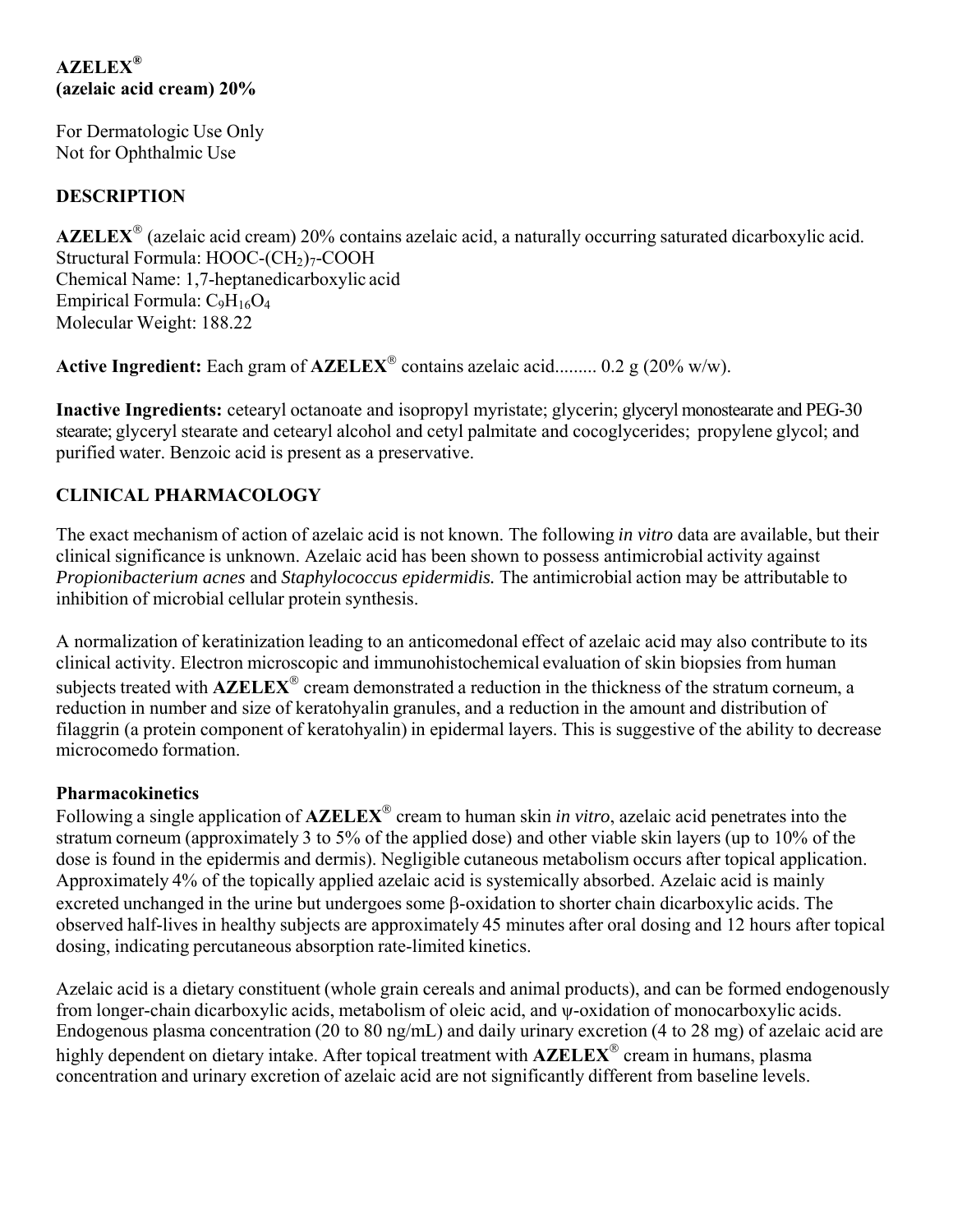### **INDICATIONS AND USAGE**

AZELEX<sup>®</sup> cream is indicated for the topical treatment of mild-to-moderate inflammatory acne vulgaris.

# **CONTRAINDICATIONS**

AZELEX<sup>®</sup> cream is contraindicated in individuals who have shown hypersensitivity to any of its components.

# **WARNINGS**

 $\mathbf{AZELEX}^{\circledR}$  cream is for dermatologic use only and not for ophthalmic use.

There have been isolated reports of hypopigmentation after use of azelaic acid. Since azelaic acid has not been well studied in patients with dark complexions, these patients should be monitored for early signs of hypopigmentation.

# **PRECAUTIONS**

### **General**

If sensitivity or severe irritation develop with the use of **AZELEX<sup>®</sup>** cream, treatment should be discontinued and appropriate therapy instituted.

### **Information for Patients**

Patients should be told:

- 1. To use  $\mathbf{AZELEX}^{\otimes}$  cream for the full prescribed treatment period.
- 2. To avoid the use of occlusive dressings or wrappings.

3. To keep  $AZELEX^{\circ}$  cream away from the mouth, eyes and other mucous membranes. If it does come in contact with the eyes, they should wash their eyes with large amounts of water and consult a physician if eye irritation persists.

4. If they have dark complexions, to report abnormal changes in skin color to their physician.

5. Due in part to the low pH of azelaic acid, temporary skin irritation (pruritus, burning, or stinging) may occur when  $\mathbf{AZELEX}^{\otimes}$  cream is applied to broken or inflamed skin, usually at the start of treatment. However, this irritation commonly subsides if treatment is continued. If it continues, **AZELEX**<sup>®</sup> cream should be applied only once-a-day, or the treatment should be stopped until these effects have subsided. If troublesome irritation persists, use should be discontinued, and patients should consult their physician (see ADVERSE REACTIONS).

#### **Carcinogenesis, Mutagenesis, Impairment of Fertility**

Azelaic acid is a human dietary component of a simple molecular structure that does not suggest carcinogenic potential, and it does not belong to a class of drugs for which there is a concern about carcinogenicity. Therefore, animal studies to evaluate carcinogenic potential with **AZELEX**<sup>®</sup> cream were not deemed necessary. In a battery of tests (Ames assay, HGPRT test in Chinese hamster ovary cells, human lymphocyte test, dominant lethal assay in mice), azelaic acid was found to be nonmutagenic. Animal studies have shown no adverse effects on fertility.

# **Pregnancy**

# **Teratogenic Effects**

Embryotoxic effects were observed in Segment I and Segment II oral studies with rats receiving 2500 mg/kg/day of azelaic acid. Similar effects were observed in Segment II studies in rabbits given 150 to 500 mg/kg/day and in monkeys given 500 mg/kg/day. The doses at which these effects were noted were all within toxic dose ranges for the dams. No teratogenic effects were observed. There are, however, no adequate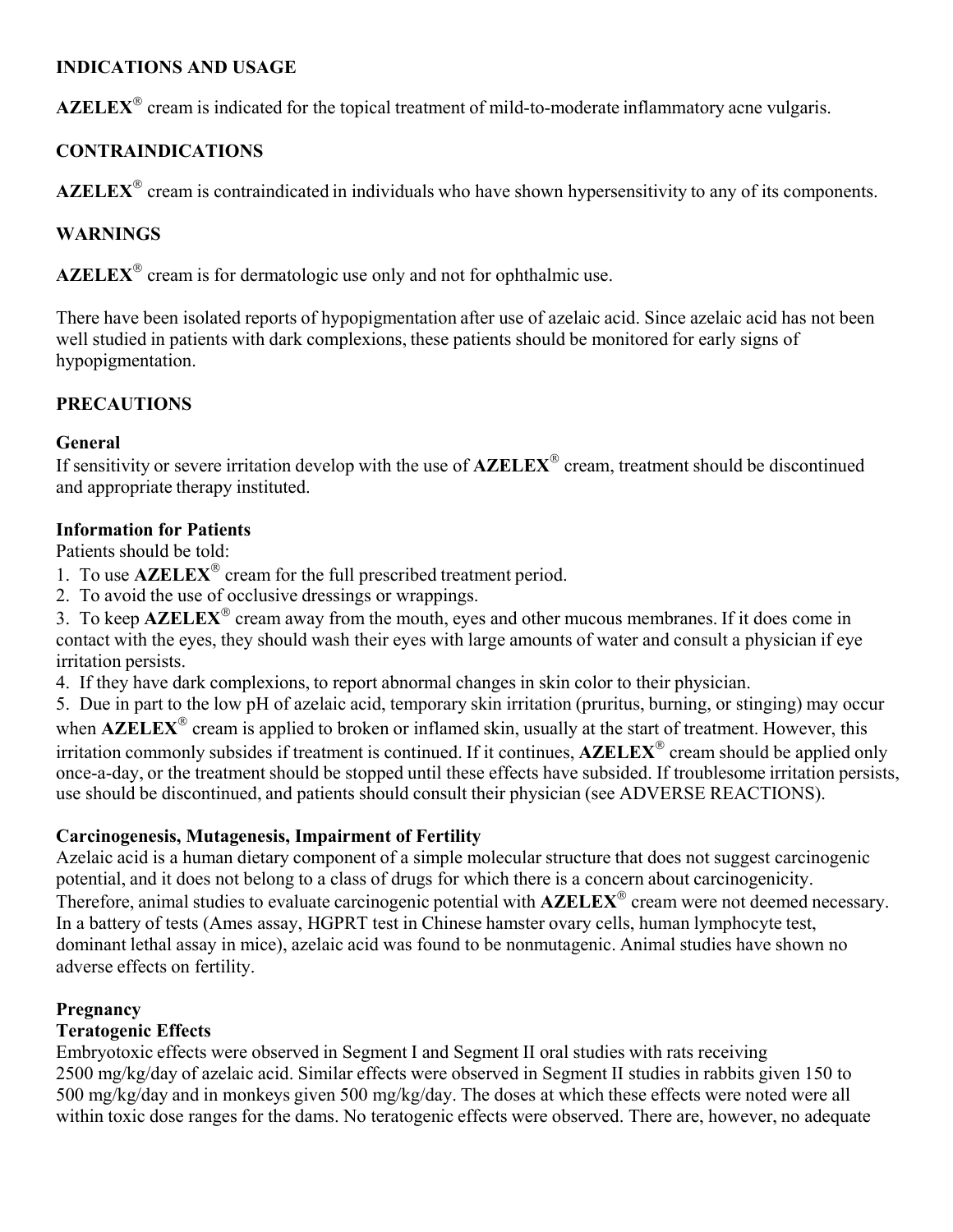and well-controlled studies in pregnant women. Because animal reproduction studies are not always predictive of human response, this drug should be used during pregnancy only if clearly needed.

### **Nursing Mothers**

Equilibrium dialysis was used to assess human milk partitioning *in vitro*. At an azelaic acid concentration of 25 mcg/mL, the milk/plasma distribution coefficient was 0.7 and the milk/buffer distribution was 1.0, indicating that passage of drug into maternal milk may occur. Since less than 4% of a topically applied dose is systemically absorbed, the uptake of azelaic acid into maternal milk is not expected to cause a significant change from baseline azelaic acid levels in the milk. However, caution should be exercised when **AZELEX<sup>®</sup>** cream is administered to a nursing mother.

### **Pediatric Use**

Safety and effectiveness in pediatric patients under 12 years of age have not been established.

### **Geriatric Use**

Clinical studies of AZELEX<sup>®</sup> cream did not include sufficient numbers of subjects aged 65 and over to determine whether they respond differently from younger subjects.

# **ADVERSE REACTIONS**

 dermatitis were reported in less than 1% of subjects. There is the potential for experiencing allergic reactions with During U.S. clinical trials with **AZELEX<sup>®</sup>** cream, adverse reactions were generally mild and transient in nature. The most common adverse reactions occurring in approximately 1-5% of patients were pruritus, burning, stinging and tingling. Other adverse reactions such as erythema, dryness, rash, peeling, irritation, dermatitis, and contact use of **AZELEX<sup>®</sup>** cream.

 of keratosis pilaris), and exacerbation of recurrent herpes labialis. In patients using azelaic acid formulations, the following additional adverse experiences have been reported rarely: worsening of asthma, vitiligo depigmentation, small depigmented spots, hypertrichosis, reddening (signs

# **DOSAGE AND ADMINISTRATION**

After the skin is thoroughly washed and patted dry, a thin film of **AZELEX<sup>®</sup>** cream should be gently but thoroughly massaged into the affected areas twice daily, in the morning and evening. The hands should be washed following application. The duration of use of **AZELEX**<sup>®</sup> cream can vary from person to person and depends on the severity of the acne. Improvement of the condition occurs in the majority of patients with inflammatory lesions within four weeks.

# **HOW SUPPLIED**

 $\mathbf{AZELEX}^{\otimes}$  cream is supplied in a closed orifice tube with a white, spiked screwcap in the following sizes: 30 g - NDC 16110-869-30 50 g - NDC 16110-869-50

**Storage:** Protect from freezing. Store product on its side. Store at 15°-30° C (59°-86° F).

#### **Revised: 06/2019**

Distributed under license by Almirall, LLC, Exton, PA 19341, U.S.A. © 2019 Almirall. All right reserved. ® marks owned by Almirall, LLC.